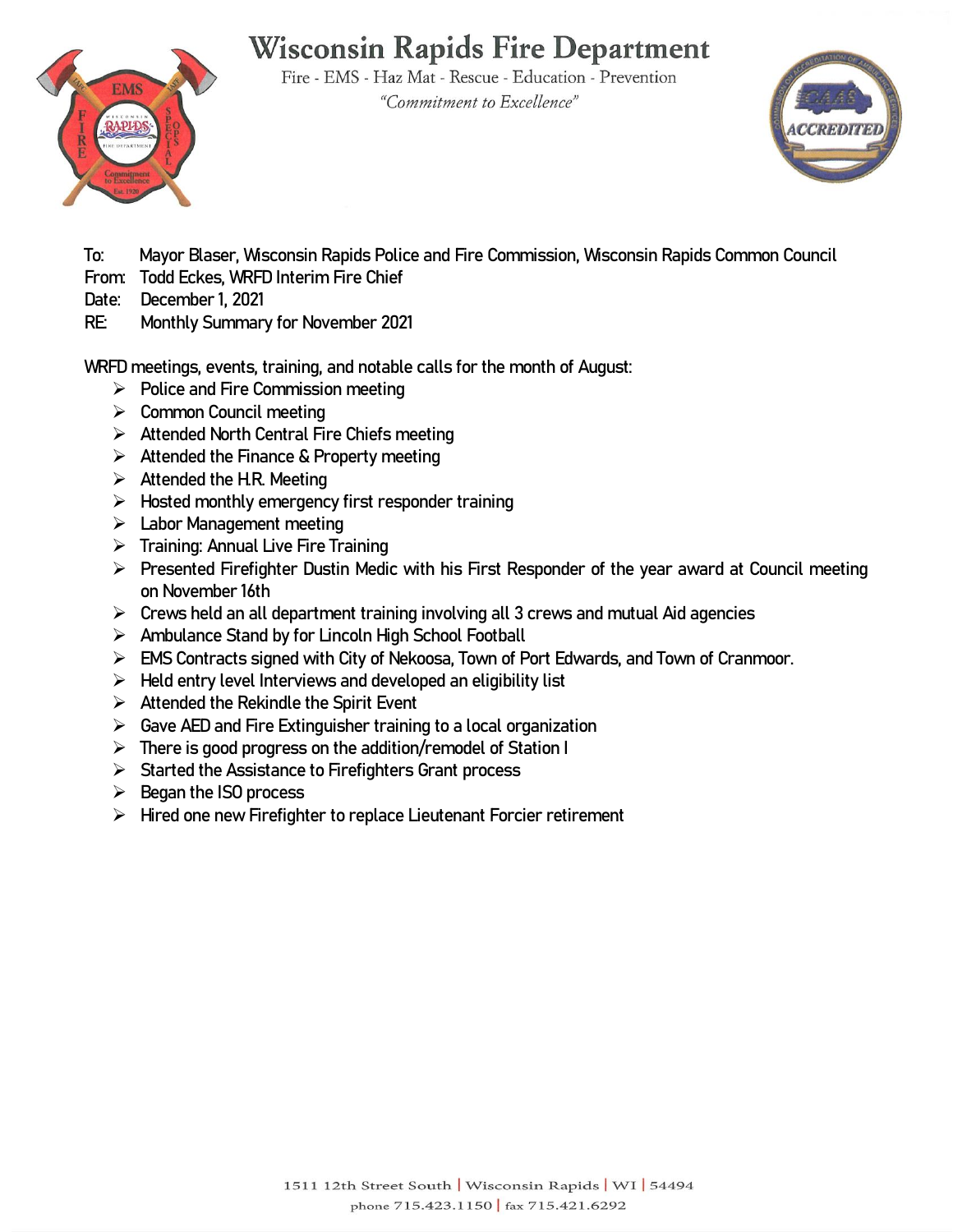### **Wisconsin Rapids Fire Department**



Fire - EMS - Haz Mat - Rescue - Education - Prevention "Commitment to Excellence"



#### **WRFD Notes:**

**November was a very busy month. With Nekoosa Ambulance closing their doors as of January 1, 2022, we were inundated with requests for ambulance coverage by many of the Townships and city that were being affected by the discontinuation of the service. We quickly worked on proposals for the Town of Port Edwards and the city of Nekoosa and presented them with a contract. Shortly after the town of Cranmoor and the Ho Chunk Casino approached us for coverage. We are currently working on those agreements. As part of this additional territory, we needed to fill our missing 11th Tier opening. We held entry level interviews and placed two candidates on our list. We will continue to work with Ho Chunk Casino and the Town of Cranmoor.** 

**With the close of November, we have responded to 4,197 total calls for the year. A point of note, last year we responded to 3,976 total calls for the year. With one more month left, and an average response of 400 calls per month, we could feasibly end the year near 4,600 calls. That is close to a 14% increase in call volume in a one-year window.** 

**On November 29th Probationary Fire Fighter Bryanna Windsor, our last remaining candidate on our current eligibility list, started her new career with Wisconsin Rapids Fire Department, Bryanna will be assigned to Crew 2 and will spend her 12 month probationary period completing her task book. Welcome to the team Bryanna!**

**Process has begun on both the Assistance to Firefighters Grant (AFG) and the Insurance Services Office (ISO) process. The AFG grant is annual process we can apply for equipment at a 95%/5% payout. A few projects we have applied for in the past and were awarded are the exhaust capture system in Station I & Station II, the cascade filling station for filling our SCBA bottles, and our current SCBA's to name a few.** 

**The ISO is a validation process that rates us on a 1-9 scale with 1 being the best. We currently stand at and ISO 3, which is a good rating but there, is always room for improvement. A better rating affects the citizens and businesses in our response area with their insurance ratings, which in turn lowers their Insurance cost. At last review we were percentage points from moving to a 2 and we have changed and improved the way we operate with hopes that we can move to that Class 2 rating. Last year everything was virtual so there was no movement on the ratings. I hope that they will be doing site visits and we can move that number.** 

**Anniversaries in November: No November anniversaries**